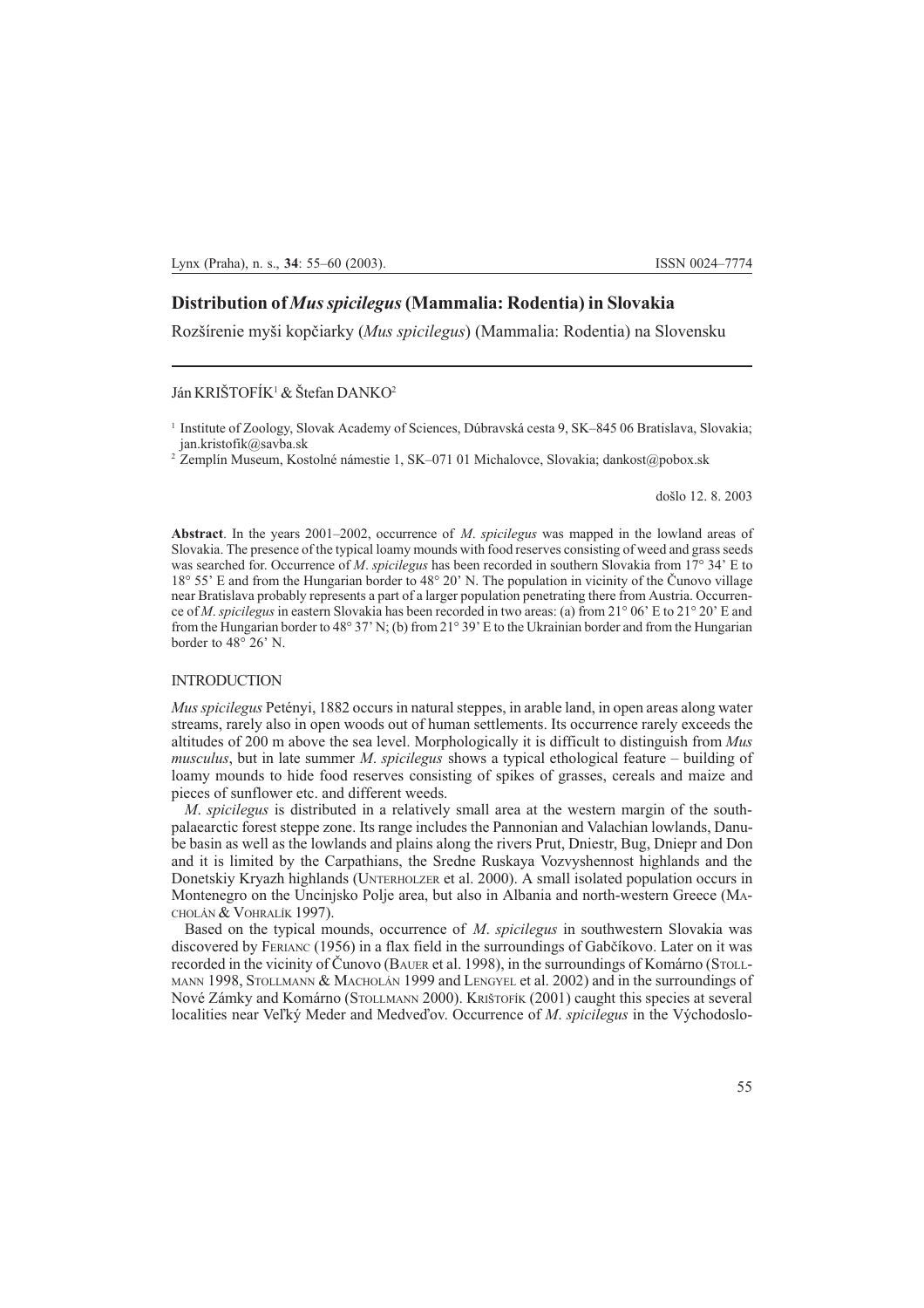venská nížina lowland and Košická kotlina basin was recorded by Krištofík & DANKO (in press), based on observation of its mound and trapping.

The aim of this work was to describe the current occurrence of M. spicilegus in the lowland areas of Slovakia.

## MATERIAL AND METHODS

According to the presence of its typical mounds with food reserves consisting of weed and grass seeds, occurrence of *M. spicilegus* was mapped in lowland areas of southern and eastern Slovakia in  $2001-2002$ , mostly on the stubbles and fallows grown above all by plant species of the genera *Chenopodium*, *Amaran*thus and Setaria. The following areas were visited:

- 1. south-western Slovakia from  $17^{\circ}$  05' E to  $19^{\circ}$  15' E and from the Hungarian border to 48 $^{\circ}$  35' N;
- 2. lowland parts of the Rimavská kotlina basin from  $20^{\circ}$  05' E to  $20^{\circ}$  24' E and from the Hungarian border to  $48^{\circ}25^{\prime}$ N;
- 3. lowland parts of south-eastern Slovakia from  $20^{\circ}$  50' E to  $21^{\circ}$  20' E and from the Hungarian border to 48°37N; and
- 4. lowland parts of south-eastern Slovakia from 21° 35 E to the Ukrainian border and from the Hungarian border to  $48^\circ$  30' N (Fig. 1).

In all these areas pellets of Tyto alba were also collected.

## **RESULTS**

In south-western Slovakia, occurrence of M. spicilegus was recorded in six orographic complexes (Podunajská rovina plain, Nitrianska pahorkatina highlands, Žitavská pahorkatina highlands, Hronská pahorkatina highlands, Ipeľská pahorkatina highlands, Burda hills) at 75 localities given below (Fig. 1).

**Podunajská rovina plain**: Čunovo (48° 01' N, 17° 10' E, 131 m a. s. l.), a fallow about 3 km SW of the village, 4 mounds; Horná Potôň-Lúky (48° 05' N, 17° 34' E, 119 m a. s. l.), a stubble about 1 km SW of the village, 2 mounds; Veľké Blahovo (48° 02' N, 17° 35' E, 116 m a. s. l.), a fallow about 1 km NE of the village, 3 mounds; Dunajská Streda (47° 58 N, 17° 37 E, 112 m a. s. l.), a fallow about 0.6 km S of the town, 11 mounds; Čierna Voda (48° 07' N, 17° 38' E, 116 m a. s. l.), a fallow about 0.5 km SW of the village, 2 mounds; Sládkovičovo (48° 18' N, 17° 40' E, 120 m a. s. l.), a fallow and maize field about 0.5 km E of the town, 5 mounds; Pataš  $(47^{\circ} 53' N, 17^{\circ} 40' E, 114 m a. s. l.)$ , a stubble about 1.5 km N of the village, 6 mounds; Vozokany (48° 07' N, 17° 41' E, 114 m a. s. l.), a fallow about 1.5 km E of the village, 4 mounds; Èiliská Radvaò (47° 50 N, 17° 41 E, 111 m a. s. l.), a stubble about 0.5 km N of the village, 3 mounds; Bohel'ov  $(47° 54' N, 17° 42' E, 112 m a. s. l.)$ , a stubble about 2 km S of the village, 4 mounds and Bohel'ov (47° 55' N, 17° 42' E, 112 m a. s. l.), a fallow about 1 km SE of the village, 9 mounds; Horné Saliby (48 $^{\circ}$  07' N, 17 $^{\circ}$  44' E, 113 m a. s. l.), a fallow about 0.4 km SW of the village, 5 mounds; Galanta  $(48^{\circ} 11' N, 17^{\circ} 45' E, 116 m a. s. l.),$  a stubble about 0.5 km E of the village, 7 mounds; Velký Meder  $(47^{\circ} 52' N, 17^{\circ} 45' E, 112 m a. s. 1)$ , a maize field about 0.6 km N of the town, 11 mounds; Dolná Streda (48° 15' N, 17° 45' E, 122 m a. s. l.), a maize field about 0.2 km SE of the village, 6 mounds; Jánošikovo na Ostrove, Malá Belá settlement (47° 56 N, 17° 46 E, 112 m a. s. l.), a stubble about 1 km W of the settlement, 2 mounds (leg. J. LENGYEL); Kajal (48° 11' N, 17° 48' E, 116 m a. s. l.), a fallow about 1 km SE of the village, 12 mounds; Kráľov Brod (48° 04' N, 17° 49' E, 112 m a. s. l.), a fallow about 1.5 km NW of the village, 3 mounds; Soporňa, Štrkovec settlement (48° 12' N, 17° 50' E, 123 m a. s. l.), a maize field about 1 km SE of the settlement, 5 mounds; Tesedíkovo  $(48^{\circ} 07 \text{ N}, 17^{\circ} 51 \text{ E}, 115 \text{ m a. s. l.})$ , a fallow about 0.5 km N of the village, 4 mounds and Tešedíkovo (48 $\degree$  06' N, 17 $\degree$  51' E, 115 m a. s. l.), 2 specimens of M. spicilegus as prey of T. alba (leg. M. SÁROSSY, det. S. DANKO); Žihárec (48° 05' N, 17° 52' E, 112 m a. s. l.), a fallow about 1 km N of the village, 5 mounds; Palárikovo (48° 02 N, 18° 02 E, 113 m a. s. l.),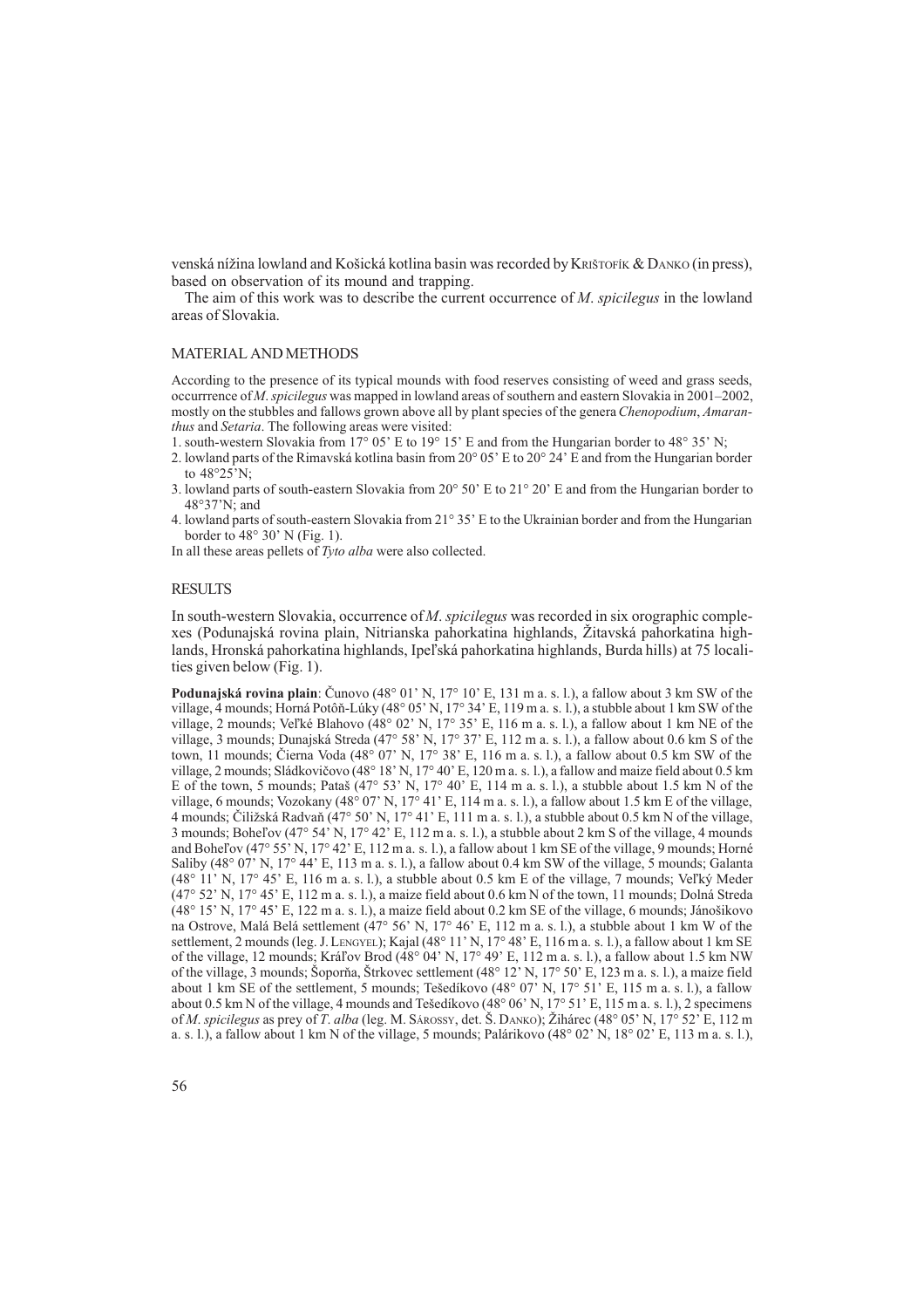a harvested sunflower field about 1 km W of the village, 7 mounds and  $(48^{\circ} 02' N, 18^{\circ} 05' E, 113 m a. s. 1)$ , 15 specimens of M. spicilegus as prey of T. alba (leg. M. SAROSSY, det.  $\check{S}$ . DANKO); Jatov (48° 07' N, 18° 02 E, 111 m a. s. l.), a maize field about 0.5 km W of the village, about 1 ha, 10 mounds; Nesvady  $(47° 55' N, 18° 06' E, 114 m a. s. 1)$ , a maize field about 0.5 km W of the village, 6 mounds; Hurbanovo-Bohatá  $(47^{\circ} 54^{\circ} N, 18^{\circ} 11^{\circ} E, 116 m \text{ a. s. } 1)$ , a stubble about 1.5 km of the town, 15 mounds.

Nitrianska pahorkatina highlands: Šoporňa (48 $^{\circ}$  16' N, 17 $^{\circ}$  49' E, 121 m a.s. l.), a stubble about 0.2 km N of the village, 4 mounds; Pereš  $(48^{\circ} 13' N, 18^{\circ} 00' E, 149 m a. s. 1)$ , a field of millet and cereals about 0.1 km N of the village, 3 mounds; Branč  $(48^{\circ} 12^{\circ}$  N,  $18^{\circ} 09^{\circ}$  E,  $128$  m a. s. l.), 1 specimen of M. spicilegus as prey of T. alba (leg. M. SÁROSSY, det.  $\check{S}$ , DANKO).

 $\check{Z}$ itavská pahorkatina highlands: Nitra-Selenec (48° 18' N, 18° 08' E, 156 m a. s. l.), a stubble about 0.5 km SE of the village, 3 mounds; Horná Malanta (48° 20' N, 18° 09' E, 155 m a. s. l.), a harvested maize field about 0.3 km NE of the village, 3 mounds; Čechynce  $(48^{\circ} 15^{\circ} N, 18^{\circ} 10^{\circ} E, 133 m$  a. s. l.), a pumpkin field about 0.1 km E of the village, 15 mounds; Malý Lapáš (48° 19' N, 18° 10' E, 165 m a. s. l.), a stubble and maize field about 0.2 km N of the village, 2 mounds; Golianovo  $(48^{\circ} 16' N, 18^{\circ} 11' E, 138 m a. s. 1)$ , a pumpkin field and a fallow about 1 km SE of the village, 6 mounds.

Hronská pahorkatina highlands: Dolný Ohaj (48° 05 N, 18° 16 E, 128 m a. s. l.), a fallow about 0.5 km W of the village, 4 mounds; Vráble (48 $\degree$  14' N, 18 $\degree$  18' E, 142 m a. s. l.), a fallow about 0.2 km N of the town, 4 mounds; Pribeta (47° 55' N, 18° 18' E, 136 m a. s. l.), a maize field about 1 km N of the village, 2 mounds; Mudroňovo (47° 50' N, 18° 19' E, 145 m a. s. l.), a fallow about 0.1 km N of the village, 4 mounds; Veľká Maňa  $(48^{\circ} 10' N, 18^{\circ} 19' E, 133 m a. s. 1)$ , a fallow about 1.5 km N of the village, 3 mounds; Pozba (48° 07 N, 18° 24 E, 150 m a. s. l.), a fallow about 1.5 km NW of the village, 6 mounds; Čifáre (48° 14' N, 18° 24' E, 175 m a. s. l.), a fallow about 1 km W of the village, 3 mounds; Dubník  $(47^{\circ} 58' \text{ N}, 18^{\circ} 25' \text{ E}, 165 \text{ m a. s. l.})$ , a fallow about 0.5 km N of the village, 4 mounds; Beša  $(48^{\circ} 09' \text{ N},$  $18^{\circ}$  25' E, 103 m a. s. l.), a fallow about 0.5 km E of the village, 3 mounds; Horný Pial (48° 09' N, 18° 26 E, 162 m a. s. l.), a fallow about 0. 5 km W of the village, 5 mounds; Bátorove Kosihy (47° 49 N,  $18^{\circ}$  26' E, 127 m a. s. l.), a stubble about 0.3 km NE of the village, 3 mounds; Dedinka (48 $^{\circ}$  02' N,



Fig. 1. Distribution of Mus spicilegus in Slovakia. Obr. 1. Rozšírenie myši kopčiarky (Mus spicilegus) na Slovensku.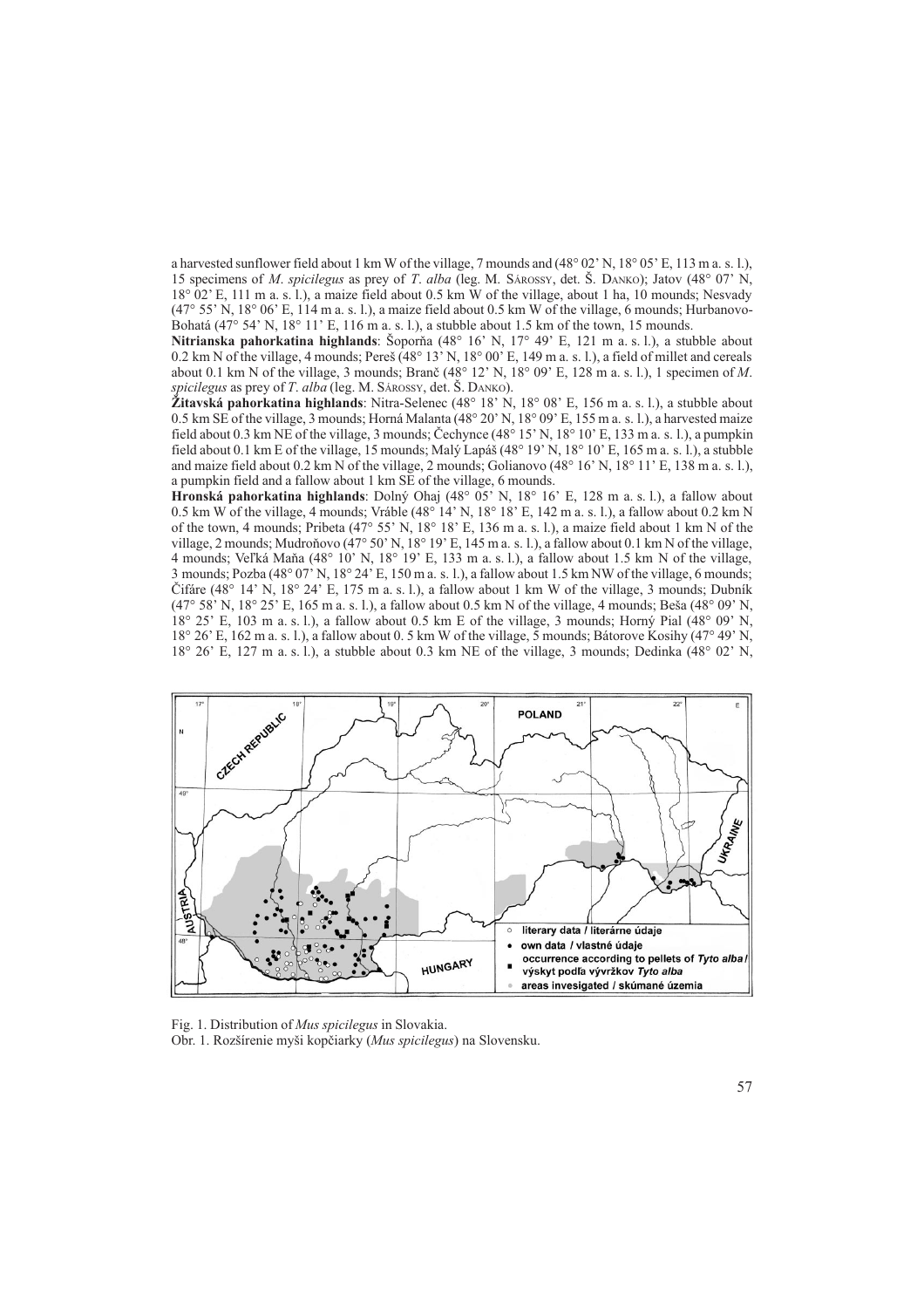18° 27 E, 160 m a. s. l.), a harvested maize field about 3 km S of the village, 4 mounds and Dedinka  $(48^{\circ} 03' N, 18^{\circ} 27' E, 167 m a. s. 1)$ , a harvested sunflower field about 0.3 km S of the village, 11 mounds; Farná (48° 01' N, 18° 29' E, 150 m a. s. l.), a maize field about 1 km W of the village, 4 mounds and  $(48^{\circ} 01^{\prime}$ N,  $18^{\circ} 33^{\prime}$  E, 155 m a. s. l.), a maize field about 1.5 km E of the village, 3 mounds; Gbelce  $(47^{\circ} 51' N, 18^{\circ} 30' E, 135 m a.s. l.),$  a fallow about 0.5 km W of the village, 5 mounds; Nýrovce  $(48^{\circ} 04' N, 18^{\circ} 35' E, 150 m a. s. l.),$  6 specimens of *M. spicilegus* as prey of *T. alba* (leg. M. SÁROSSY, det.  $\check{S}$ . DANKO); Mužla (47° 58' N, 18° 35' E, 121m a. s. l.), a maize field about 0.1 km W of the village, 5 mounds; Bruty (47° 55 N, 18° 36 E, 161 m a. s. l.), a stubble about 1 km S of the village, 2 mounds (leg. A. DAROLOVÁ); Žemliare (48° 09' N, 18° 36' E, 150 m a. s. l.), 8 specimens of M. spicilegus as prey of T. alba (leg. M. SÁROSSY, det. Š. DANKO); Belá (47° 50' N, 18° 36' E, 185 m a. s. l.), a fallow 1 km S of the village, 3 mounds; Kamenín (47° 52' N, 18° 38' E, 126 m a. s. l.), a maize field about 0.5 km S of the village, 4 mounds; Sarovce (48° 07' N, 18° 37' E, 146 m a. s. l.), a harvested maize field about 1 km W of the village, 7 mounds and  $(48^{\circ} 07 \text{ N}, 18^{\circ} 38 \text{ T}, 146 \text{ m}$  a. s. l.) a fallow 0.2 km N of the village, 5 mounds; Stúrovo (47° 48' N, 18° 41' E, 110 m a. s. l.), a fallow about 0.2 m N of the pulp mill, 4 mounds. Ipeľská pahorkatina highlands: Malé Kozmálovce (48° 16' N, 18° 30' E, 175 m a. s. l.), 1 specimen of *M. spicilegus* as prey of T. alba (leg. M. SAROSSY, det.  $\breve{S}$ . DANKO); Starý Tekov (48° 15' N, 18° 33' E, 165 m a. s. l.), a harvested maize field about 0.1 km E of the village, 4 mounds; Rybník (48° 17 N, 18° 34 E, 180 m a. s. l.), 2 specimens of M. spicilegus as prey of T. alba (leg. M. SAROSSY, det. Š. DANKO); Pavlová  $(47^{\circ} 55' N, 18^{\circ} 41' E, 136 m a. s. 1)$ , a harvested maize field about 5 km N of the village, 4 mounds and Pavlová (47° 53' N, 18° 41' E, 143 m a. s. l.), a fallow about 0.5 km S of the village, 3 mounds; Hontianska Vrbica (48 $^{\circ}$  07' N, 18 $^{\circ}$  42' E, 151 m a. s. l.), a harvested maize field and a fallow about 0.3 km S of the village, 5 mounds; Šalov, the co-operative farm Jarok (48 $^{\circ}$  03' N, 18 $^{\circ}$  42' E, 138 m a. s. l.), a harvested maize field and a fallow about 0.5 km E of the farm, 9 mounds; Pastovce  $(47^{\circ} 57' N, 18^{\circ} 45' E, 115 m)$ a. s. l.), a fallow about 2 km S of the village, 6 mounds; Demandice  $(48^{\circ} 07^{\circ} N, 18^{\circ} 47^{\circ} E, 134 m a. s. l.),$ a fallow about 0.5 km W of the village, 12 mounds; Vyškovce nad Ipľom (48 $^{\circ}$  04' N, 18 $^{\circ}$  51' E, 120 m a. s. l.), a meadow about 1.5 km NE of the village, 2 mounds; Tupá-Luciná (48° 07' N, 18° 52' E, 130 m a. s. l.), a fallow about 0.3 km from the motorest, 2 mounds; Sudince  $(48^{\circ} 13^{\circ} N, 18^{\circ} 54^{\circ} E, 210 m a. s. 1)$ , a fallow about 1.5 km SW of the village, 3 mounds; Hrkovce  $(48^{\circ} 05' N, 18^{\circ} 54' E, 127 m a. s. 1)$ , 1 specimen of M. spicilegus as prey of T. alba (leg. M. SAROSSY, det.  $\dot{S}$ . DANKO); Horné Semerovce (48° 07 N, 18° 55 E, 130 m a. s. l.), a fallow about 0.1 W of the village, 7 mounds.

Burda hills: Chľaba (47° 50' N, 18° 50' E, 101 m a. s. l.), a fallow about 1 km SW of the village, 3 mounds.

In the eastern Slovakia, M. spicilegus was recorded in three orographic complexes (Košická kotlina basin, Zemplínske vrchy hills and Východoslovenská rovina plain) at 13 following localities (Fig. 1).

Košická kotlina basin: Nižný Lánec (48° 32' N, 21° 06' E, 210 m a. s. l.), a maize field about 0.5 km E of the village, 8 mounds; Kechnec  $(48^{\circ} 33' N, 21^{\circ} 15' E, 205 m a. s. 1)$ , a stubble about 0.5 km W of the village, about 1 ha, 12 mounds; Haniská (48° 37' N, 21° 16' E, 197 m a. s. l.), a fallow about 0.3 km E of the village, 1 mound; Belža (48° 35' N, 21° 16' E, 185 m a. s. l.), a stubble and fallow about 0.6 km N of the village, 5 mounds; Trstené pri Hornáde (48° 35' N, 21° 20' E, 210 m a. s. l.), a fallow about 0.2 km N of the village, 1 mound.

Zemplínske vrchy hills: Èerhov, Chotárny mlyn settlement (48° 26 N, 21° 39E, 115 m a. s. l.), a stubble about 0.3 km S of the settlement, 1 mound.

Východoslovenská rovina plain: Veľký Kamenec (48° 23' N, 21° 48' E, 100 m a. s. l.), a maize field about 1 km N of the village, 3 mounds; Nová Vieska pri Bodrogu  $(48^{\circ} 25' N, 21^{\circ} 50' E, 100 m a. s. l.).$ a maize field about 1.5 km SE of the village, 2 mounds; Svätuše (48° 26' N, 21° 54' E, 98 m a. s. l.), a stubble about 1.2 km W of the village, 5 mounds and  $(48^{\circ} 25' N, 21^{\circ} 55' E, 98 m a. s. 1)$ , a stubble about 1.7 km S of the village, 2 mounds; Pribeník (48 $^{\circ}$  24' N, 21 $^{\circ}$  59' E, 100 m a. s. l.), a maize field about 0.2 km W of the village, 3 mounds; Bot'any-Kolónia (48 $^{\circ}$  26' N, 22 $^{\circ}$  04' E, 100 m a. s. l.), a harvested sunflower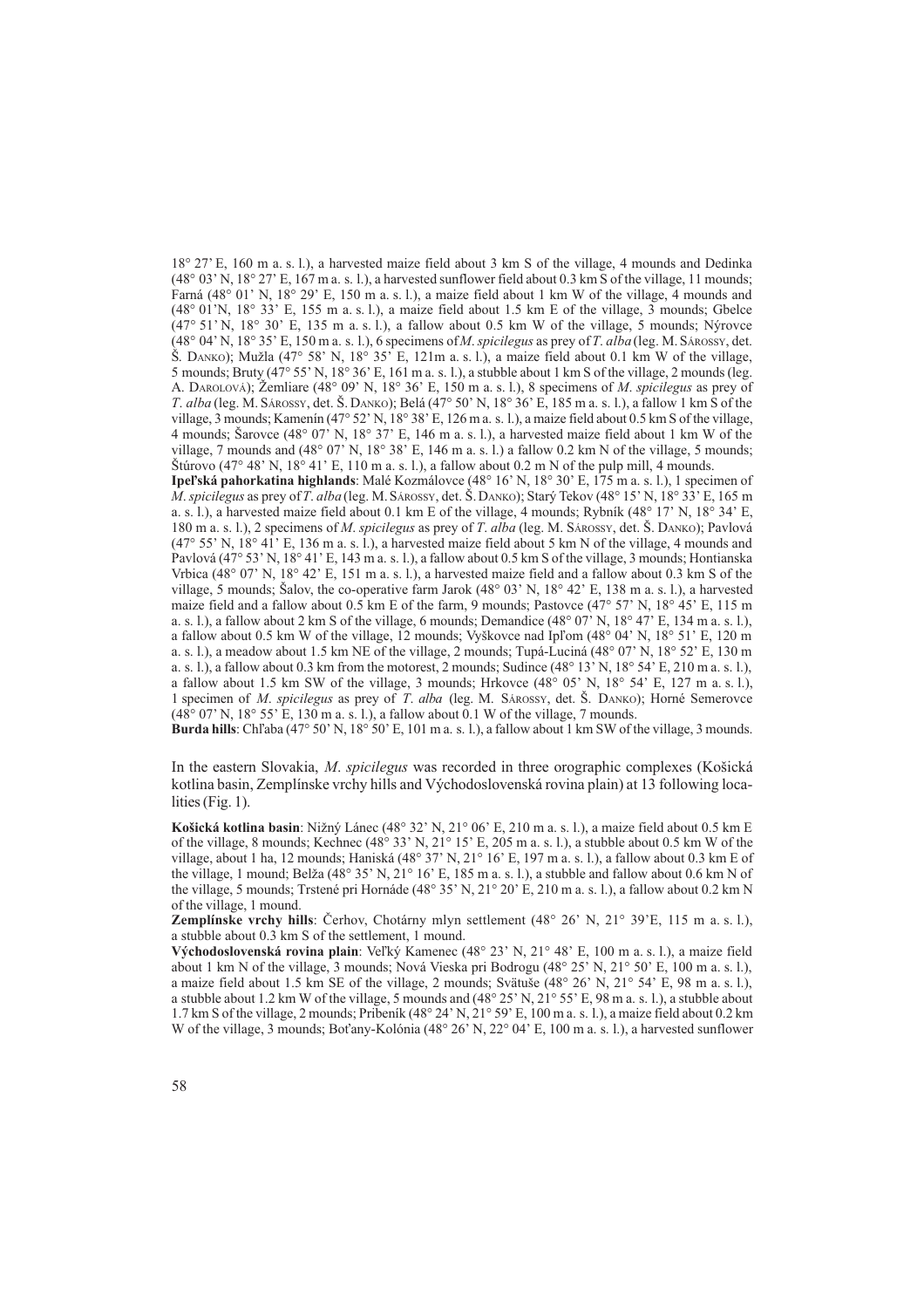field about 1 km W of the village, 2 mounds; Velké Trakany  $(48^{\circ} 23' N, 22^{\circ} 05' E, 103 m a. s. 1)$  a harvested sunflower field about 0.5 km SW of the village, 4 mounds.

### **DISCUSSION**

During the mapping we have found out that colonies of M. spicilegus prefer mainly fallows and cereal and maize fields with undergrowth of grasses and weeds.

Occurrence of *M. spicilegus* has been recorded in south-western Slovakia from  $17^{\circ}$  34' E to 18° 55 E and from the Hungarian border to 48° 20 N. The population in vicinity of the Èunovo village near Bratislava probably represents a part of a larger population in adjacent Austria. Occurrence of *M. spicilegus* in eastern Slovakia has been recorded in two areas: a) from  $21^{\circ}$  06' E to 21° 20' E and from the Hungarian border to 48° 37' N; b) from 21° 39' E to the Ukrainian border and from the Hungarian border to 48° 26' N. In the Rimavská kotlina basin, occurrence of M. spicilegus has not been recorded, in spite of the fact that it occurs near the Izsófalva town in Hungary at a distance of about 25 km (BIHARI in litt.).

The systematics of the genus *Mus* was very complicated until the mid-1980s, because of lack of visible external morphological characters separating individual taxa. For example, FERIANCO-VÁ-MASÁROVÁ & HANÁK (1965), summarising older data, mentioned only one species to live in Slovakia which included three subspecies,  $M$ ,  $m$ , domesticus,  $M$ ,  $m$ , musculus and  $M$ ,  $m$ , spicilegus, the latter subspecies occurring in suitable sites throughout Slovakia. Only on the base of biochemical (BONHOMME et al. 1984) and morphological (AUFFRAY et al. 1990, MACHOLÁN 1996) methods it has been proved that five independent species of the genus *Mus* live in Europe. For this reason, all older data on the occurrence of *M. spicilegus* in Slovakia (e. g. TURČEK 1948, 1949, FERIANC 1949, SALAJ 1964, MOŠANSKÝ 1995, etc.) are probably incorrect. In 2002, L. MOŠANSKÝ (in litt.) revised an extensive material of mice in the collections of the East-Slovakian Museum in Košice being originally identified as M. musculus spicilegus and he found out that all these individuals belong to the species M. musculus.

Our investigations show that the range of  $M$ . spicilegus in southern Slovakia has probably spread from the Podunajská rovina plain and Hronská pahorkatina highlands to the Žitavská pahorkatina and Ipel'ská pahorkatina highlands in the last years. We suppose that this species spread to eastern Slovakia from Hungary also only in the last years. Our hypothesis is confirmed by the fact that we have not recorded  $M$ . spicilegus in the pellets of Tyto alba, which were collected in the early 1970s in the southern part of the Košická kotlina basin (in 1975 at the villages of Belža, Gyňov, Kechnec, Milhosť, Seňa, Trstené pri Hornáde and Vyšná Myšľa, see DANKO & STOLLMANN 1978). A revision of this material has confirmed that all individuals belong to the species  $M$ , musculus. It is interesting that we have not found  $M$ , spicilegus either after a revision of the material collected in 1997 at the villages of Budulov, Janík, Nižný Lánec, Seňa and Trstené pri Hornáde, see OBUCH & MATIS (1998).

# **SÚHRN**

V rokoch 2001–2002 sme robili mapovanie výskytu M. spicilegus v nížinných oblastiach Slovenska na základe výskytu typických kopčekov hliny so zásobami plodových častí burín a tráv. Zistili sme, že M. spicilegus sa vyskytuje na južnom Slovensku od 17° 34' v. d. po 18° 55' v. d., od hraníc s Maďarskom po 48° 20 s. . Populácia nachádzajúca sa v katastri dediny Èunovo pri Bratislave pravdepodobne predstavuje časť rozšírenia populácie prenikajúcej z Rakúska. Výskyt M. spicilegus na východnom Slovensku bol